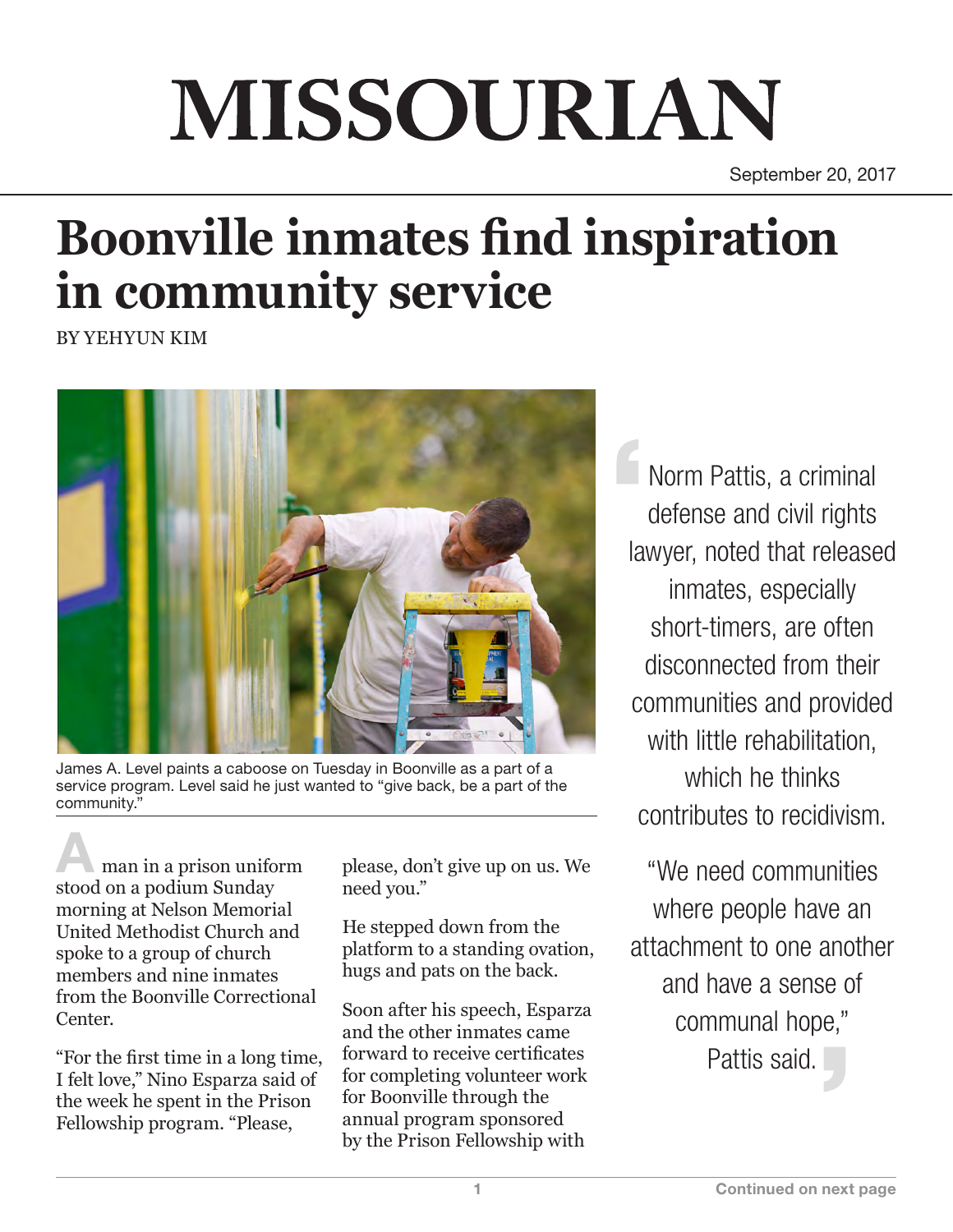assistance from the church. They knelt down to pray with church members who put their hands around inmates' shoulders and heads.

The 10 inmates, all of whom are in work release programs at the prison, were chosen from among 20 applicants for the 23rd annual Boonslick Area Community Service Project. Those selected for the program are usually nearing their release dates and attend church in prison. They spent last week painting and refurbishing the town's Katy Caboose, a historic symbol of the Missouri-Kansas-Texas railroad line that used to stop at the Katy Station. They also had devotion times and enjoyed home-cooked meals.

The program is designed not only to serve the community but also to give the inmates courage to reintegrate into their communities.

"As we were painting that old train and seeing it come to life, I looked around me and you know what I saw?" Esparza said. "Men, also coming back to life again."

#### FOCUS ON PURPOSE

During post-meal devotions, Firm Foundation Foursquare Church pastor Mel Eaton encouraged the inmates to focus on God's purpose rather than the circumstances that brought them problems.

Last Tuesday, he told the Bible story of Jesus walking on water as he approached the apostle Peter, who was "scared to death" on a boat during a fierce storm. In the story, Jesus tells Peter to come to him, and soon Peter realizes he is walking on water, too.

"Nothing about the situation has changed yet," Eaton said of Peter as he preached to the inmates in the Foursquare Church kitchen. "His focus changed."

The occasional "amen" and "uhhmm" came from the inmates.

Curtis Henderson was there nodding his head.

"Most of my life, I lived my life thinking about me," said Henderson, who has two years left on a 10-year prison sentence. "I'm trying to change my life. … I want to give back to a community."

Although Henderson liked the food and devotions last week, he said he enjoyed working the most. "It makes me forget where I am."

In March, Henderson's passion for work led him to pass the HiSET Exam — a reading, writing, math, science, and social studies test for adults to secure a high school diploma. He said he would spend half his prison day in school and the other half working. He even checked out maps and science books to study after work.

"(I knew that) I had to keep doing it over and over and over," Henderson said with a smile. "And I finally got it."

#### BREAKING ROUTINE

Repeating the daily routine for four years wasn't easy. Henderson dropped out of high school at 16 with a learning disability. He didn't know multiplication or how to calculate percentages. His mother was an alcoholic and his dad a workaholic, he said. No one was at home to care for him and his sister. He ended up staying on the streets until late then sleeping in class.

Still, Henderson doesn't blame his parents. "There was a certain time in my life when I knew when I needed to take charge and do the right thing. And I didn't do that."

He became addicted to alcohol and drugs. In 2009, he was driving with a revoked license after doing methamphetamine. He hit a motorcycle at a stop sign and its driver died. The episode nearly caused Henderson to kill himself.

He said he has learned during his time in prison how to overcome his problems.

"One of the things that I found, that I wish had known a long time ago, (is that) the harder you work, the less time you get to be in trouble," he said.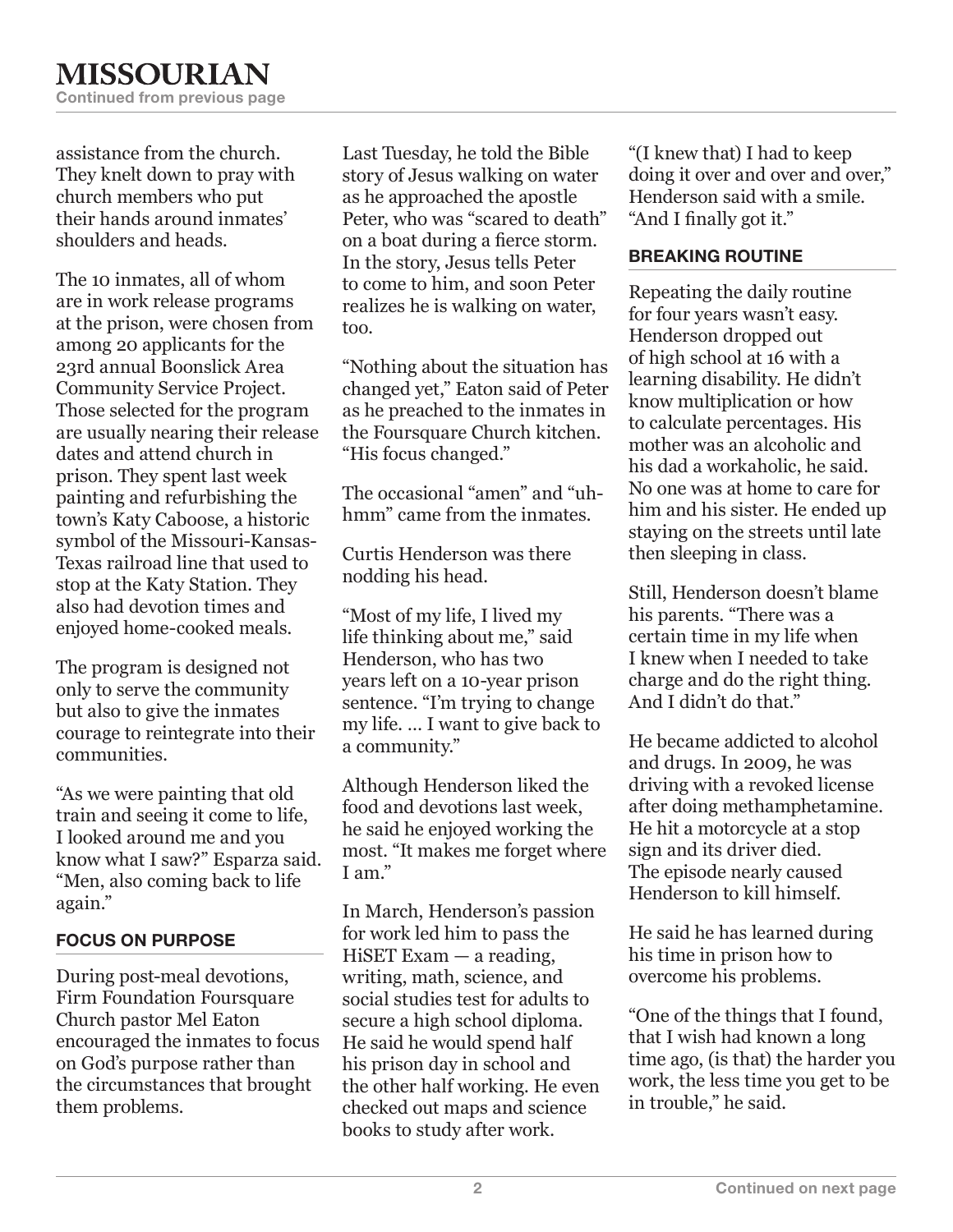The Prison Fellowship is a Christian organization that supports the restoration of those affected by incarceration, including prisoners, victims and their families. The church's ministry team chairman, Tom Maxwell, extended the national prison outreach project to Missouri in 1994 and has run it since then.

Maxwell said he wasn't interested in prison ministry when his friend and Prison Fellowship founder Charles Colson first suggested it.

"I really felt the inmates were there because they deserved to be there," he said.

Maxwell changed his mind after his first visit to a prison in Washington, D.C. When he returned home, his wife looked into his eyes.

"We have a ministry, don't we?" she said.

"Yes we do," Maxwell replied.

#### A NEW START

Maxwell thinks the Boonville program is valuable to the inmates, to the churches involved and to the community.

"Everybody sees the bad stuff on TV and doesn't see the goodness in these men," Maxwell said. "This is a week that they can see, and some citizens will come by and stop to talk to the men and say: 'Thank you for what you are doing for us.'"

Cindy Koch, who has made breakfast for inmates in the program for several years, said the Sunday church service with the prisoners affects her the most. Hearing inmates' personal stories makes her feel like she's really touched them.

Koch shed tears after Esparza's speech. "He was talking about walls and how sometimes we build up walls, too, that keep (us) away from them," she said. "But I realized that they were people just like us who need love and need help."

Inmate James Level stood in front of the church members with his certificate and wiped his eyes. During a Sunday school session, he shared his life story, which included incidents of drunk driving and attempted suicide. The chance to do that touched his heart, he said.

"This stay in prison has turned my whole life around," Level said. He earned his high school diploma this year at 52, and he quit smoking. He plans to go to college, and he said he has received a two-year scholarship.

"My life has just begun!" he said.

Henderson said his goal is also to start a new life, but it's a scary challenge. "My goal is not to go around anybody that I used to hang around with," he said, adding that he has already told old friends that he still loves them but he will never see them again.

Henderson said not everyone in prison is like him or the other inmates in the fellowship program.

"In there, there is a lot of negativity. You are around the same people every day. They are doing the same thing," he said. "Some people want to change; some people don't want to change."

Level said he feels bad for the prisoners who don't get to participate in the program. He doesn't plan to talk to them about his experience for fear of making them jealous.

"There is so much pain, and there is a lot of anger in the prison," Level said.

### A BETTER FUTURE

Racior Towns, who graduated from the fellowship program in 1998 and 2000, said not returning to his past routine of alcohol and drug abuse was the most difficult part of reintegrating when he was released 17 years ago after 2 1/2 years in prison.

"I had to make new friends. I had to learn how to go to new places. Had to learn how to do new things," Towns said. Going to church, reading the Bible and meeting support groups helped him stay sober. He continues to work as a truck driver.

The fellowship project gave him hope. "There wasn't a moment that I wasn't around those folks